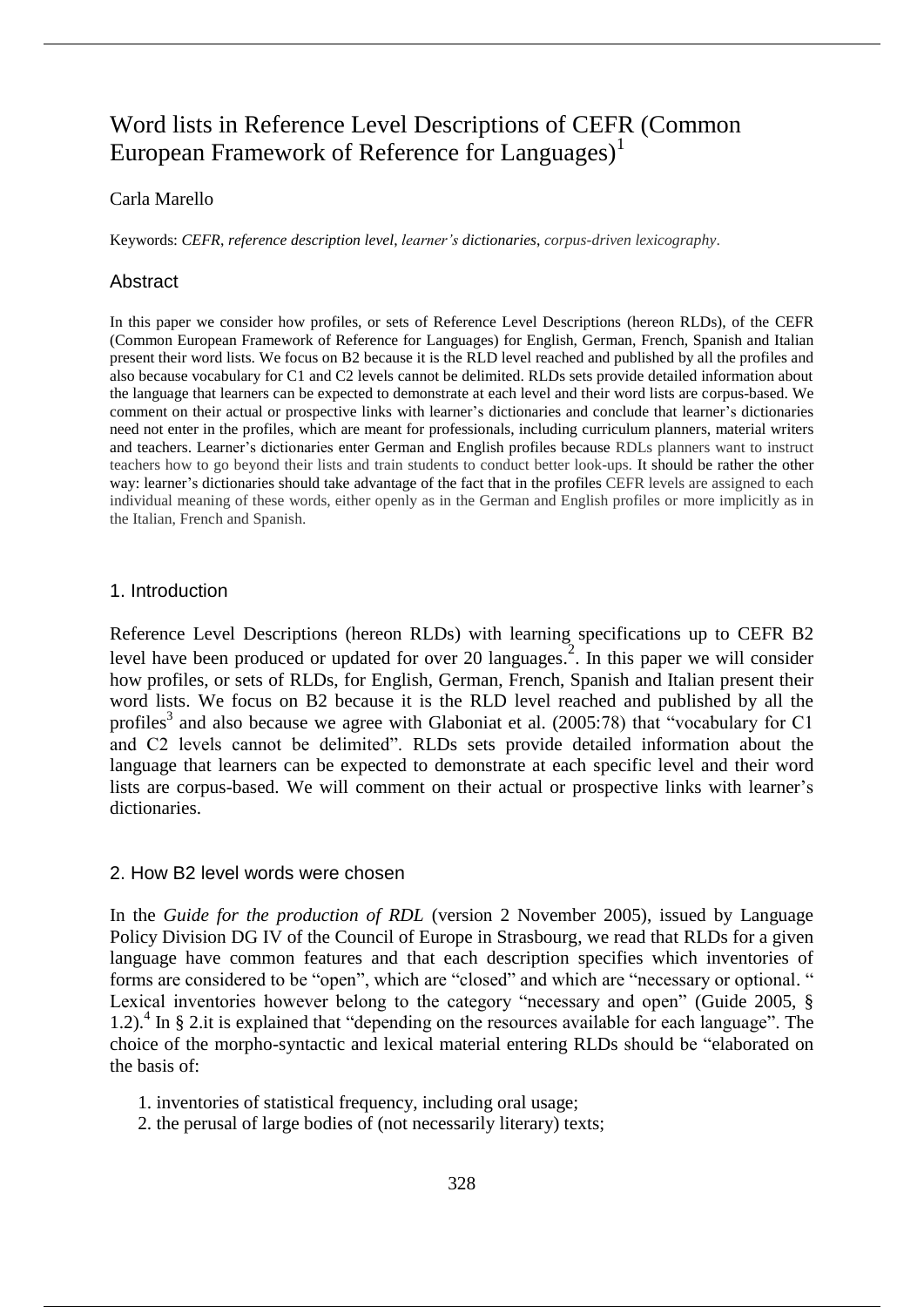3. knowledge considered as established in relation to the acquisition of the language concerned, in the "natural" and institutional environments, possibly in the form of acquisition sequences;

4. learners' productions, particularly language data produced in evaluation situations (body of language examinations);

5. the approaches and concepts used to analyse discourse (including conversation analysis);

6. established knowledge concerning spontaneous oral usages and their social variations;

7. the intuitive and reflexive command of the language possessed by knowledgeable and highly competent informers." (Guide § 2 Methodology)

Requirement 4 above restricted the eligible work teams to groups already active in assessment and certification, or in any case implied that RLDs planners had access to a large amount of language examinations. For the languages we are analysing they were CVCL (Centro per la Valutazione e la Certificazione Linguistica) of Università per Stranieri di Perugia, University of Cambridge, Goethe Institut,<sup>5</sup> Instituto Cervantes and Université Paris III - Sorbonne nouvelle.

As the English Vocabulary Profile (EVP) website<sup>6</sup> clearly states: "Rather than providing a syllabus of the vocabulary that learners *should* know, the EVP project verifies what they *do* know at each level." We should bear this in mind when we consider that after 200 – 250 hours lessons, B2 students "know" two thousand and seventy eight Italian words, and one hundred or two hundred more in German and English. We might argue that avoidance strategies affect the lexical density and richness of L2 students productions when they are under examination, and claim that it is too small a vocabulary and complain that word X and word Y **are not** there. <sup>7</sup> But in such a case we neglect the above mentioned consideration that lexical RLD inventories are necessary and open, and that if a word is not in the list, nobody keeps the teacher from teaching it.

We can objectively judge the lists only after we embraced the 'can-do' philosophy of CEFR. If we abandon the lexicographical stance which might sound as "the larger the quantity of different words and of different meanings of such words – the better" and we think of such words ( in that precise meaning) as those that B2 students cannot ignore, we should admit that the lists are well selected. The words included are there to express important and necessary speech acts for the speaker at that level or they serve to explain general notions such as quantity, quality, space, time and specific notions.

Why certain words **are in the lists**, to the surprise of most purist conformist thinkers,<sup>8</sup> might be explained by the *Guide* in the last page under the subtitle *IV Specific notion*. We reproduce the passage because the concept of *dictionaries* appears, just to be kept at distance.<sup>9</sup>

1.The inventories of the reference level descriptions use a typology and/or a minimum internal classification thereof common to all languages (by lexical field and sub-field).

2.The inventories of specific notions are not dictionaries. They only indicate meanings or formal characteristics ( such as gender ) as and when necessary.

3.The inventories of specific notions include international words (particularly at the A levels).

4.The inventories of specific notions include transparent words ( e.g. Pan-Roman, Pan-Slavonic, etc of learned Greek and Latin origin).

5.The inventories of specific notions comprise a number of elements which are comparable from one language to another at the same level.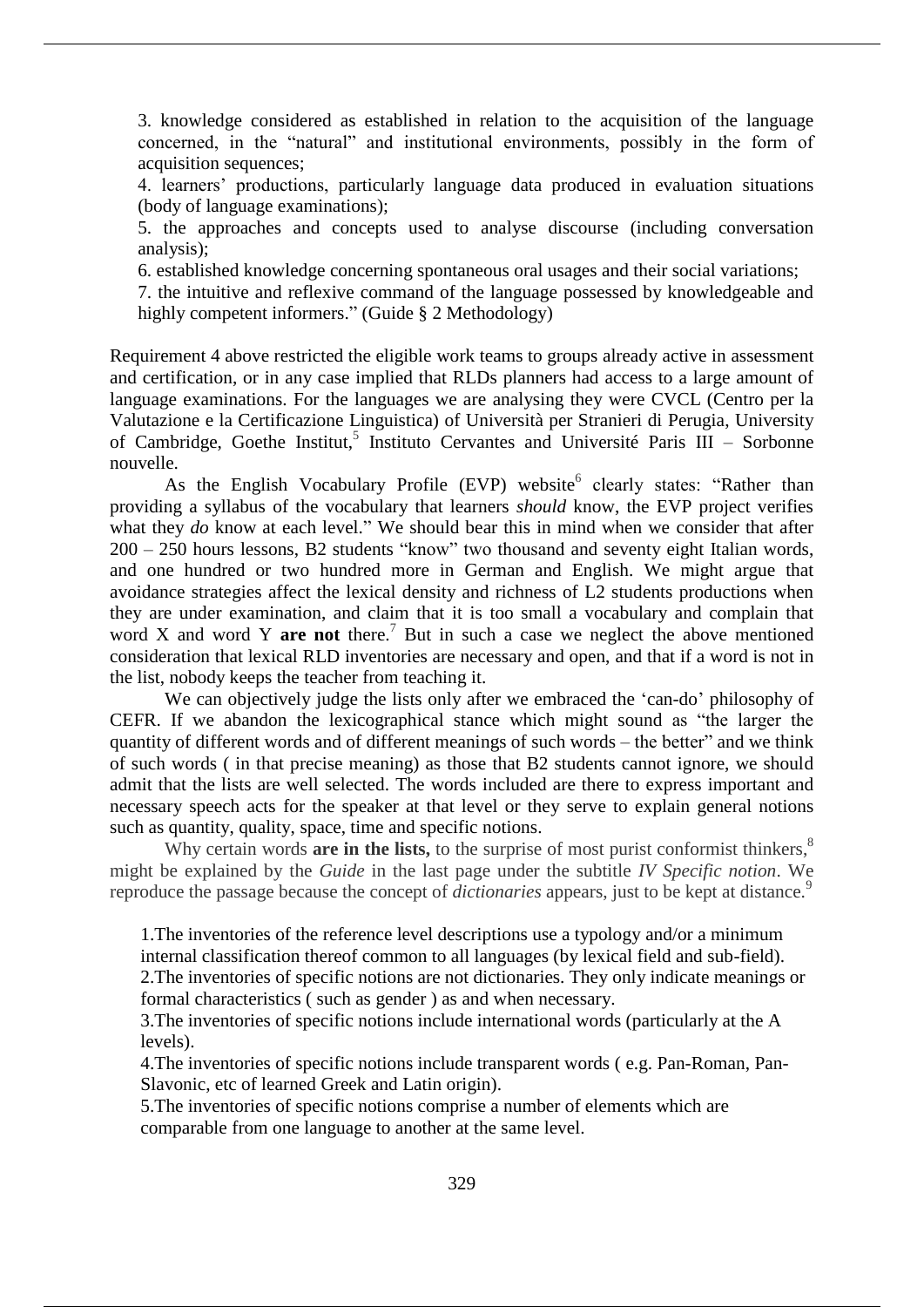6.These inventories comprise open lists ( name of numbers, colours, foods) once a certain level is reached (A2 for example).

7.These inventories comprise items of regional usage when levels are reached for which the *Framework* specifies this competence.

Point 1 explains why there are general nouns in the list even though students do not use them, though a comparison of lists also proves that point 5 might prompt to reach a greater homogeneity for what concerns hyperonyms coverage.

Point 4 is better appreciated with C1 and C2 levels. Apart from *agricoltura, fotografia* the Italian B2 list includes just *ideologia* (s.f.), as a word of "learned Greek and Latin origin". Point 7 is internationally more than eurocentrically interpreted by the EVP which" shows, in both British and American English, which words and phrases learners around the world know at each level – A1 to C2 – of the CEFR." *Profile deutsch* ecompasses Swiss and Austrian variants and the *Niveau B2 pour le Français* " a pu voir le jour grâce à une collaboration étroite […] entre les experts belges, suisses et français"(p.3).

### 3. The inventories are not dictionaries

The fact that the inventories are not dictionaries is true of the whole list, not only of the inventories of specific notions. In the printed versions the inventory of words related to specific notions does not look much different from inventory of functions, except for them being single words in alphabetic lists and accompanied by a POS label and eventually a gender label in the Italian *Profilo*, but barely listed in the French *Niveau B2*, or in the Spanish *Plan Curricular.*

As for POS labels English RLDs acknowledge only some innovations because they label can, might etc. as 'modal verbs', more, many as 'determiners ; pronouns' (more has also POS 'adverb'). German Profile has a label 'w-wort' for wer10, while Italian Profilo is very traditional and *dovere, potere, volere* are accompanied by the label (v.int.), which identifies them as intransitive verbs. Discourse analysis and speech acts, such important facets of interaction, are forgotten when they label *good morning* or *hello* as exclamations or ital. *grazie* 'thank you' and *buonanotte* 'good night' as (inter.) i.e. exclamations and German *Halt, Stopp* as 'interjektion'.

The old traditional Italian approach (no longer followed by modern Italian monolingual dictionaries containing hundreds of entries which are bound morphemes) is also evident in the treatment of productive derivative morphemes. We find only whole words: no Ital. –*mente* while there are 20 adverbs ending with this morpheme in B2 list, all meaning "in X way", except *probabilmente* 'perhaps' and *personalmente*, 'in my opinion'. German, on the contrary, has a "suffix" label and uses it for *Atom*- B2, *Einzel-* A2*, Mit*- A2. English Vocabulary Profile face derivation through "word family" (see fig. 1).

But above all the inventories are not dictionaries because they do not give definitions. Words redirect to the general or specific notions or to the functions which determined their presence in the inventory. In the index (pp. 362–414) of *Niveau B2 pour le Français. Un référentiel* it is clearly stated " Cet index n'a qu'une fonction de consultation: il sert à l'utilisateur à trouver, dans les chapitres concernés, aux pages indiquées, la mention de l'unité recherchée et la catégorie ou sous-catégorie fonctionnelle ou notionnelle où elle s'insère." (p. 361). It might even be said that in the inventories there are not words but lexical units, because they forward to a unique and specific meaning of the word the first time it appears.<sup>11</sup> An extreme consequence of that is the treatment reserved in EVP for *the back* which is in A1,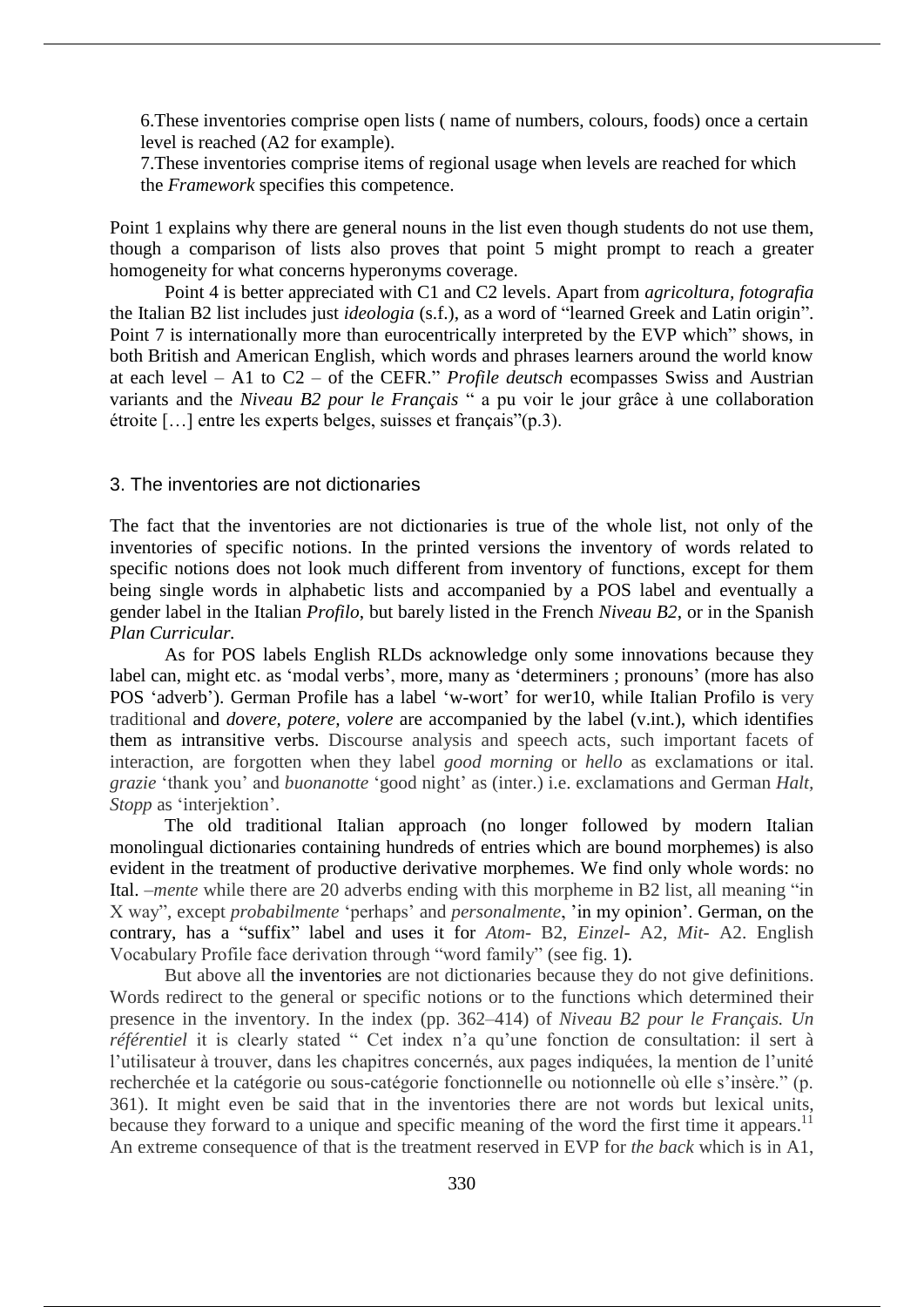whereas the noun *back* is in A2, or the fact that the Italian *Profilo* gives *ci* (part. pron. luogo i.e.'place') in A1 because of *c'è* 'there is', but lists its *ci* (part. pron. – pron.) function "us, to us" only in A2. The *Plan Curricular del Instituto Cervantes* gives *cuál* 'which'for the first time in A2 level (*Funciones,* A2, 3.4. «Preguntar por preferencias»), but explains it in B1 level (*Gramática* 7.3. «Los interrogativos»).

# 4. German and English electronic versions have "sort of "learner's dictionaries.

Languages, such as German and English, which have well-known, popular and longestablished monolingual dictionaries, have clothed bare words (in the electronic versions of their profiles) so much so that the final lexical inventories greatly resemble a dictionary. Better still they look like the embodiment of that "dictionary on demand" (with entries and hidden parts, which unfold on demand), as designed by Sue Atkins and Henri Béjoint in the 1990s.

In fact the German profile contains e-Großworterbuch Deutsch als Fremdsprache 4.0  $2003^{12}$  and EVP, because of the homonymic nature of its core vocabulary, is "obliged" to give very short semantic hints such as "the place where you go to do your job" or "to do a job, especially the job you do to earn money" in the entry **work** (see fig.1).

The point is: if the profiles are for English Language Teaching (ELT) professionals, including curriculum planners, material writers and teachers, why should such users need so much information? What is really useful for them (and cannot be found in learner's dictionaries up to now) are examples written by students.<sup>13</sup>. It is rather the other way: learner's dictionaries do not need to enter (in) the profiles, but rather should take advantage of the fact that in the profiles CEFR levels are assigned to each individual meaning of these words, either openly as in the German and English profiles or more implicitly as in the Italian, French and Spanish profiles. Fig. 2 reproduces Plan Curricular A1-C2 inventories for perception and shows that inventories are the starting point of a lexicographical development which the three aforementioned Romance.languages do not pursue up to now inside the respective profile projects. The reason why the German profile and EVP are so rich in their lexicographic descriptions is probably "pedagogical". RLD planners want to instruct teachers how to go beyond their lists and train students to improve their look-up techniques, because as past and recent experiments point out "learners do not know where to look up much of the information they need" (Frankenberg-Garcia 2011:97).

**work**  $\mathbf{Q}^{(i)}$  /wɜːk/ **Outline view** 

**Word family: Nouns:** work, worker **Verbs:** work **Adjectives:** working

▶ **NOUN**

**PLACE**

A<sub>1</sub> [U] the place where you go to do your job **Dictionary examples:** *Do you have far to travel to work each day? Thousands of people are seriously injured at work every year. When does she leave for work? What time do you start/finish work?* **Learner example:**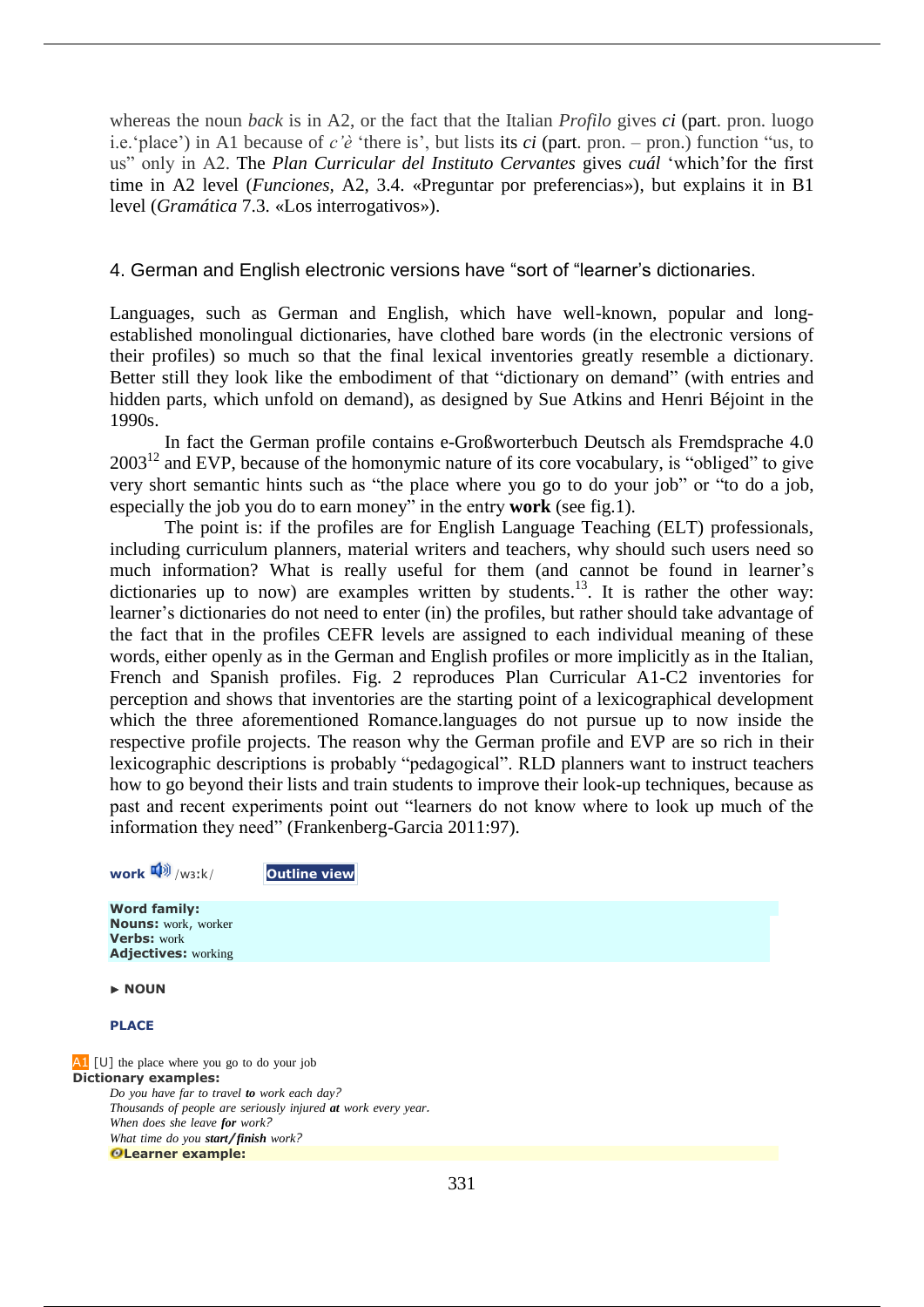*Finally, when he finish[es] work, he goes [to] a pub.* 

#### **JOB**

A1 [U] something you do as a job to earn money **Dictionary examples:** *Has she got any work yet? Many young people are out of work.* **Learner example:**  *I'd like to come and help you but I've got work tomorrow.* 

### **ACTIVITY**

A2 [U] the activities that you have to do at school, for your job, etc. **Dictionary examples:** *I'll have to take this work home with me and finish it there. The teacher said she was pleased with my work.* **Learner example:**  *If you haven't any work on Thursday we can start our work on that day.* 

#### ▶ **VERB**

#### **DO JOB**

 $\overline{A1}$  [I or T] to do a job, especially the job you do to earn money **Dictionary examples:** *She worked as a cleaner at the hospital. Mike works for a computer company. My dad works very long hours.* **Learner example:**  *She works [from] Monday to Friday.* 

*Skills for Life (Entry 1); A1; Panjabi*

#### **OPERATE**

A2 [I or T] If a machine or piece of equipment works, it is not broken. **Dictionary examples:** *Our telephone isn't working. I can't get the radio to work.* **Learner example:**  I tried to phone her house, but her phone wasn't working, so I decided to go to her house.

*Preliminary English Test; B1; Spanish*

### **Figure 1.** EVP entry *work*.



*Skills for Life (Entry 1); A1; Italian*

*Skills for Life (Entry 1); A1; Tamil*

*Key English Test; A2; Farsi*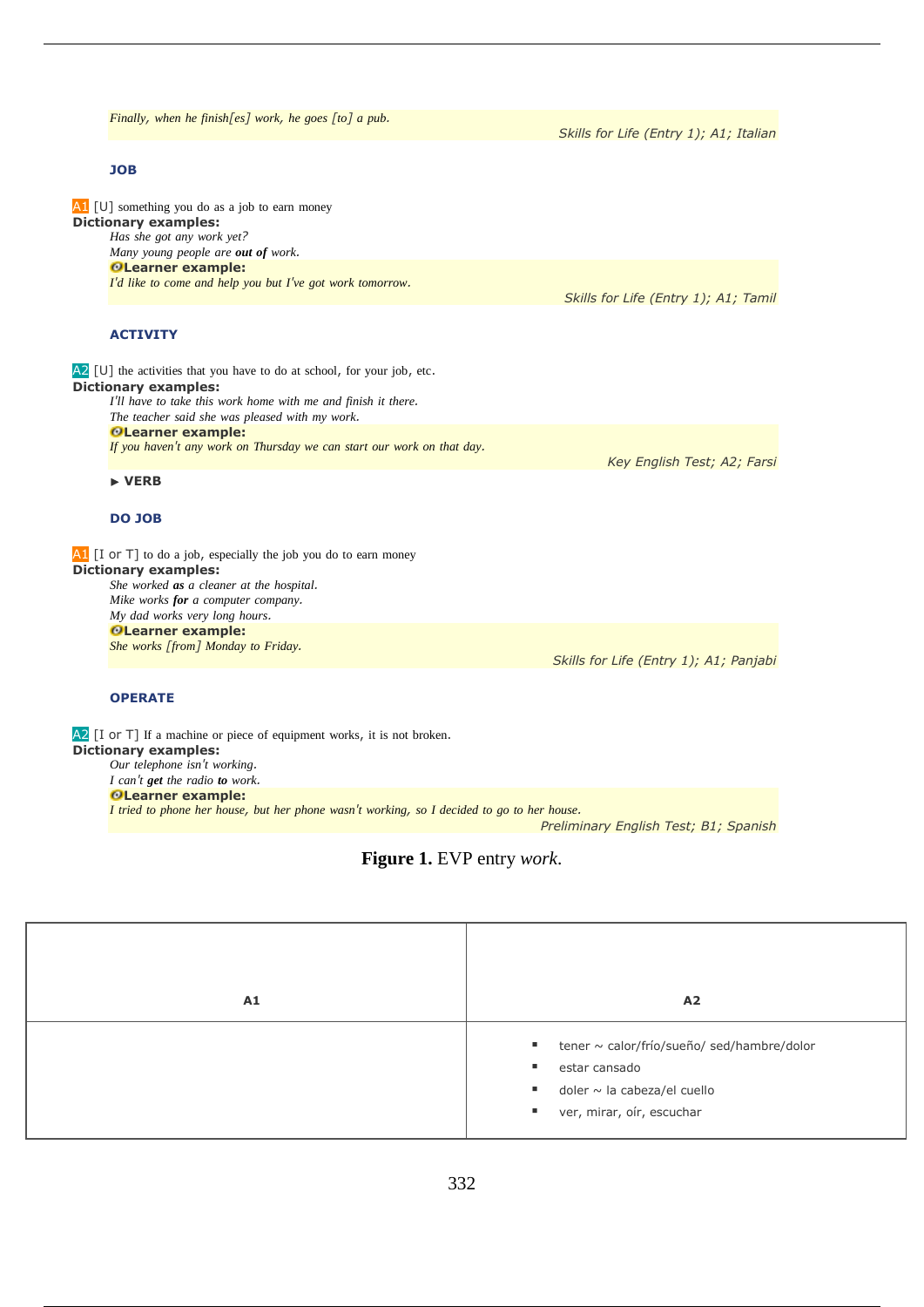| A1                                                                                                       | A <sub>2</sub>                                                |
|----------------------------------------------------------------------------------------------------------|---------------------------------------------------------------|
|                                                                                                          | <b>B2</b>                                                     |
|                                                                                                          |                                                               |
| B1                                                                                                       |                                                               |
|                                                                                                          |                                                               |
| tocar/sentir ~ calor/frío/sueño/ sed/hambre<br>ш                                                         | vista, oído, gusto, tacto, olfato                             |
| estar/sentirse/encontrarse ~ bien/mal/regular<br>ш                                                       | tener/pasar/sentir ~ un calor/un frío ~<br>horrible/espantoso |
| ш<br>cansarse                                                                                            | tener ~ un dolor/un sueño ~ horrible/espantoso<br>п           |
|                                                                                                          | estar ~ agotado/hambriento/helado<br>ш                        |
|                                                                                                          | agotarse                                                      |
|                                                                                                          | experimentar dolor                                            |
|                                                                                                          |                                                               |
| C1                                                                                                       | C <sub>2</sub>                                                |
|                                                                                                          |                                                               |
| dar ~ calor/frío/sueño/ sed/hambre/náuseas<br>ш                                                          | entrarle a uno ~ hambre/frío/calor/sueño<br>ш                 |
| morirse ~ de sed/de hambre/de cansancio/de frío/de<br>ш                                                  | tener un hambre $\sim$ voraz/canina/atroz<br>ш                |
| sueño                                                                                                    | tener $\sim$ pesadez/sopor/somnolencia                        |
| estar ~ sediento/congelado/ tiritando (de frío)<br>п<br>ш                                                | tener un sueño ~ ligero/profundo/pesado                       |
| tener ~ un agujero en el estómago/la garganta seca<br>tener $\sim$ apetito/debilidad/ganas de comer<br>ш | estar ~ famélico/tieso de frío<br>ш                           |
| caerse de sueño, cerrársele a uno los ojos, entrarle a<br>٠                                              | sudar como un pollo<br>٠                                      |
| uno ~ hambre/sueño/frío                                                                                  | andar ~ cansado/agotado/hecho polvo                           |
| п<br>estar/sentirse/encontrarse ~ fatigado/hecho polvo                                                   | estar ~ exhausto/reventado                                    |
| estar muerto<br>п                                                                                        | estar uno ~ que se muere/para el arrastre                     |
| fatigarse<br>ш                                                                                           | no poder dar un paso más                                      |
| no poder ~ más/uno con su alma                                                                           | ver las estrellas                                             |
| estar ~ malo/mareado                                                                                     |                                                               |
| sentir ~ malestar/molestias/náuseas<br>ш                                                                 |                                                               |
| encontrarse ~ bien/mal/fatal/de pena<br>п                                                                |                                                               |
| dar $\sim$ un dolor/un pinchazo<br>ш                                                                     |                                                               |
| п<br>ruborizarse, sonrojarse                                                                             |                                                               |
| estar (sordo) como una tapia, no ver tres en un burro<br>ш<br>ш                                          |                                                               |
| temblar como una hoja, poner(se) ~ la carne de<br>gallina/la piel de gallina/los pelos de punta          |                                                               |
| Figure 2. Plan curricular Nociones específicas. Inventario A1-C2 2.3 Sensaciones y                       |                                                               |

Perceptiones fisicas**.**

Notes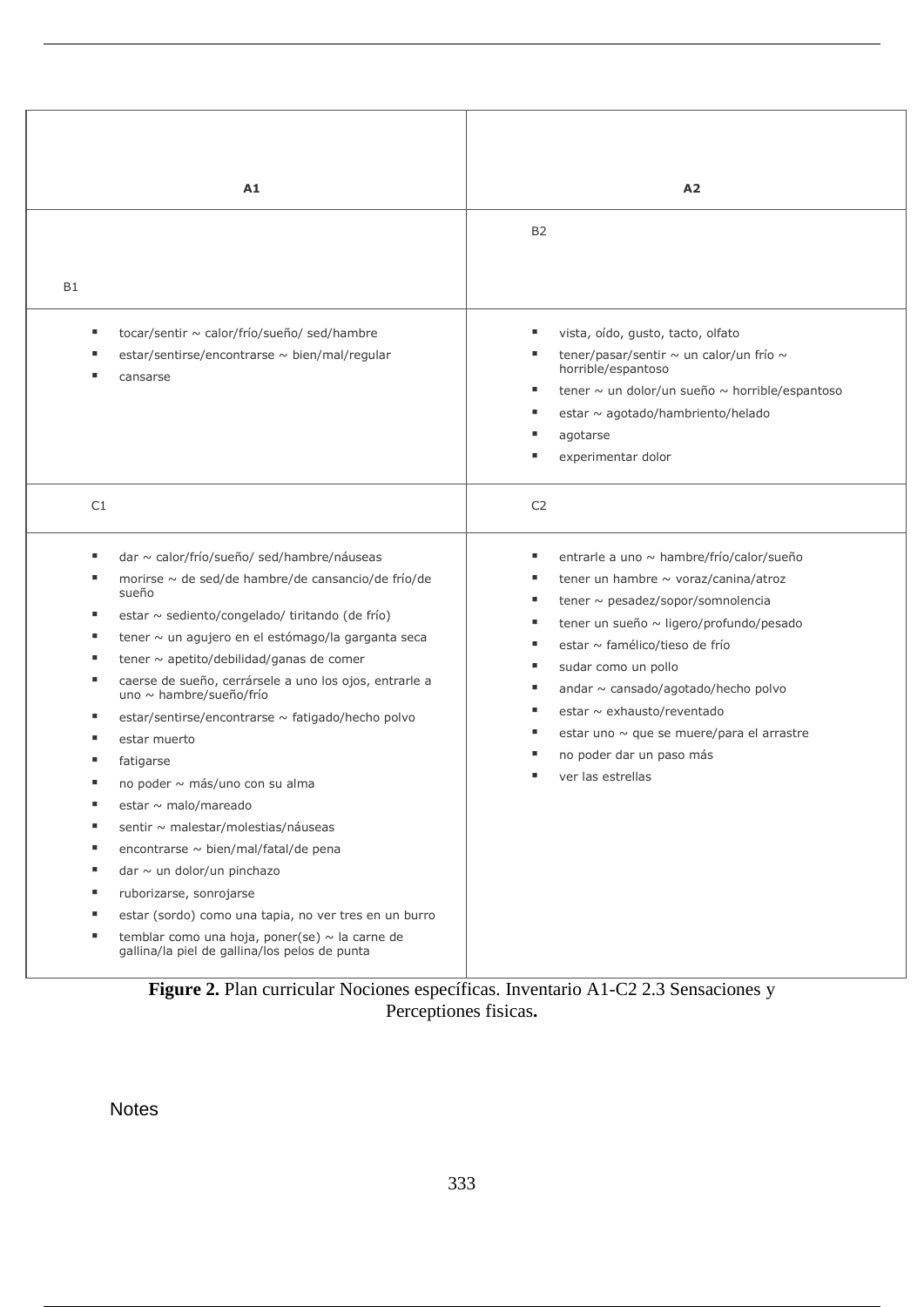<sup>1</sup> This publication has made use of the entry **work** of the English Vocabulary Profile. This resource is based on extensive research using the Cambridge Learner Corpus and is part of the English Profile programme, which aims to provide evidence about language use that helps to produce better language teaching materials. See http://www.englishprofile.org for more information.

 $\frac{2}{3}$  According to http://englishprofile.org/ there are learning specifications for Basque, Catalan, Czech, Danish, Dutch, English, Estonian, French, Galician, German, Greek, Hungarian, Italian, Latvian, Lithuanian, Maltese, Norwegian, Portuguese, Romanian, Russian, Slovenian, Spanish and Welsh.

<sup>3</sup> English Profile reaches C2. Italian profile up to B2 was published in 2010. *Profile deutsch*, after a first version A1-B2 developed in co-operation between Austria, Germany and Switzerland, reached C2 with its 2.0 version in 2005. *Plan Curricular*, it is to say the Spanish as L2 profile, was published in 2006 by Instituto Cervantes.and reaches C2, while *Un Referentiel: Niveau B2 Livre + CD*, the French profile, edited by Jean-Claude Beacco, Simon Bouquet et. al. appeared in 2004 and *Le Niveau A1*appeared in 2006, both printed by Didier, Paris.

<sup>4</sup> The *Guide* mentions as an example names of food which are needed in A1, but their list is not final.

<sup>5</sup> With the cooperation of Austrian Culture Ministry and of the Eidgenössische Konferenz der kantonalen Erziehungsdirektoren.

6 http://www.englishprofile.org/index.php

<sup>7</sup> Boogards (2008, p. 1235) deals with the marking of high frequency words in the most recent editions of the big five learners dictionaries of English, and remarks that "more and more information about the frequency or importance of a core vocabulary is provided.[…] A comparison between the data presented in different dictionaries casts some doubt on the reliability of these indication".

<sup>8</sup> As for instance *check-in* (s.m.) in the A1 Italian list in observance of the **point 3 point 3** of *Specific notion.*

<sup>9</sup> We introduce numbering in the list for cross-reference sake inside this paper

<sup>10</sup> Though the article of e-Großworterbuch Deutsch als Fremdsprache 4.0 2003, reproduced at its side, labels *wer* as 'Indefinitpronomen'.

<sup>11</sup> The French *Niveau B2* has an index listing words from the inventories and italicized words, such as *refuser* 'to refuse', which forward to functions, not to an "expression des notions", such as *réfrigérateur* 'fridge', which is in Roman type.

<sup>12</sup> *Profile deutsch* (2005) reaches C1 and C2 and therefore "Zur Ergänzung des Wortschatzes wurde ein vollständiges Wörterbuch für Deutsch als fremdsparache in die bestehende Struktur integriert". (p. 6).

 $13$  The English profile gives also the country from where the author student comes.

### References

- **Beacco, J.-Cl., S. Bouquet and R. Porquier 2004.** *Niveau B2 pour le Français (utilisateur / apprenant independent) Un referential*. Paris: Didier.
- **Bogaards, P. 2008.** 'Frequency in Learners' Dictionaries.' In E. Bernal and J. DeCesaris (eds.), *Proceedings of the XIII Euralex International Congress: Barcelona, 15-19 July 2008*. Barcelona: L'Institut Universitari de Lingüistica Aplicada, Universitat Pompeu Fabra, 1231–1236.
- *English Profile A1-C2 English Vocabulary Profile* (available on free subscription.) http://www.englishprofile.org/
- **Frankenberg-Garcia, A. 2011.** 'Beyond L1-L2 equivalents: where do users of English as a foreign language turn for help?' *International Journal of Lexicography* 24.1: 97–123.
- **Glaboniat, M., M. Müller, P. Rusch, H. Schmitz and L. Wertenschlag 2002.** *Profile deutsch : Lernzielbestimmungen, Kannbeschreibungen, kommunikative Mittel, Niveau A1, A2, B1, B2 :* [CD-ROM mit Begleitbuch] München: Langenscheidt.
- **Glaboniat, M., M. Müller, P. Rusch, H. Schmitz and L. Wertenschlag 2005.** *Profile deutsch. A1-C2. Version 2.0*. München; Langenscheidt.